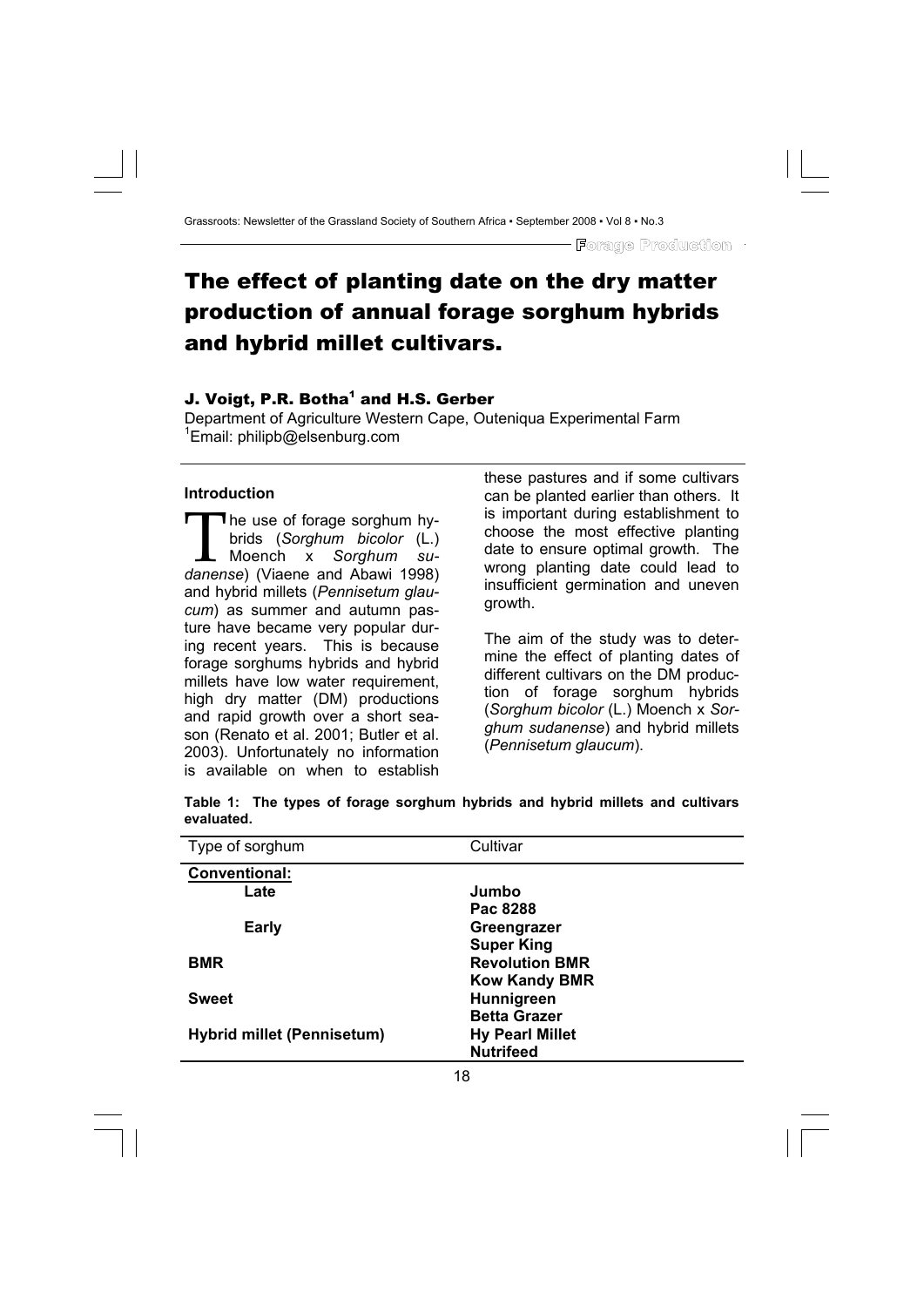## **Material and methods**

An experiment using four different planting dates was conducted at Outeniqua Experimental farm with forage sorghum hybrids and hybrid millet cultivars. The farm is situated near George in the Western Cape (altitude of 210 m, 33º 58' 38" S and 22º 25' 16" E,) (Botha, 2003) with an annual rainfall of 730 mm (Anonymous 1990).

Ten cultivars were selected according to previous sorghum trail results (Gerber et al. 2006). The cultivars were planted at four different planting dates. The planting dates were 22 September 2006, 20 October 2006, 21 November 2006 and 20 December 2006. Table 1 indicates the different types of forage sorghums hybrids and hybrid millet cultivars that were selected.

The cultivars were planted on an Estcourt type of soil. Sixteen paddocks sized 138 m² each was each divided into 10 blocks. The size of these blocks was 11.5 m².Soils were sprayed with glyphosate (2 L/ha) 2 weeks before planting. Soils were tilled with a disc harrow (1.5m) followed by a kongskilde. Seeds were broadcasted on plots and then rolled with a land roller (2.33m width, 30 rollers, Cambridge type). The seeding rate of forage sorghums hybrids and hybrid millets were 30kg/ha and 15kg/ha respectively. Irrigation was scheduled according to a tensiometer reading. Irrigation commenced at a tensiometer reading of –25 Kpa and terminated at –10 Kpa (Botha 2003). Fertilizer was applied to raise the soil potassium (K) level to 80mg/kg,

phosphorous (P) to 35mg/kg and pH (KCl) level to 5.5. Nitrogen (N) and K was applied before planting at a rate of 50kg LAN/ha and 150kg KCl/ha respectively. Four weeks after emergence a top dressing of 200kg/ha of 4:3:4 (33) was applied and after each cutting 200kg/ha LAN. and 90kg/ha KCl were given.

Plants were harvested when 60% of plots reached a height of 1 meter. It was cut down with an Agria 5400 cutter (1.27m width) to a height of 100 mm. Sorghums were separated from weeds to determine plot weight. Samples of approximately 300g were taken from each plot to be weight and dried for 72 hours at 60º C, this was used to determine DM production (kg DM/ha), growth rate (kg DM/ha/day) and DM content  $(%).$ 

The experimental design was a split-plot with 4 main plot treatments (planting dates) and 10 split plot treatments (cultivars). To select the treatments, which performed the best, a monthly average was calculated for each variable. An appropriate analysis of variance was conducted. Student 's LSD (least significant difference) at a 5% significance level was used to compare the treatment means (Ott 1998) The assumption of normality of the residuals was tested by a Shapiro Wilk test before the analysis of variance could be called reliable and valid. The "LSTATS" module of SAS program version 8.2 was used to analyze the data (SAS 1999).

#### **Result and Discussion**

Table 2 indicates the total DM pro-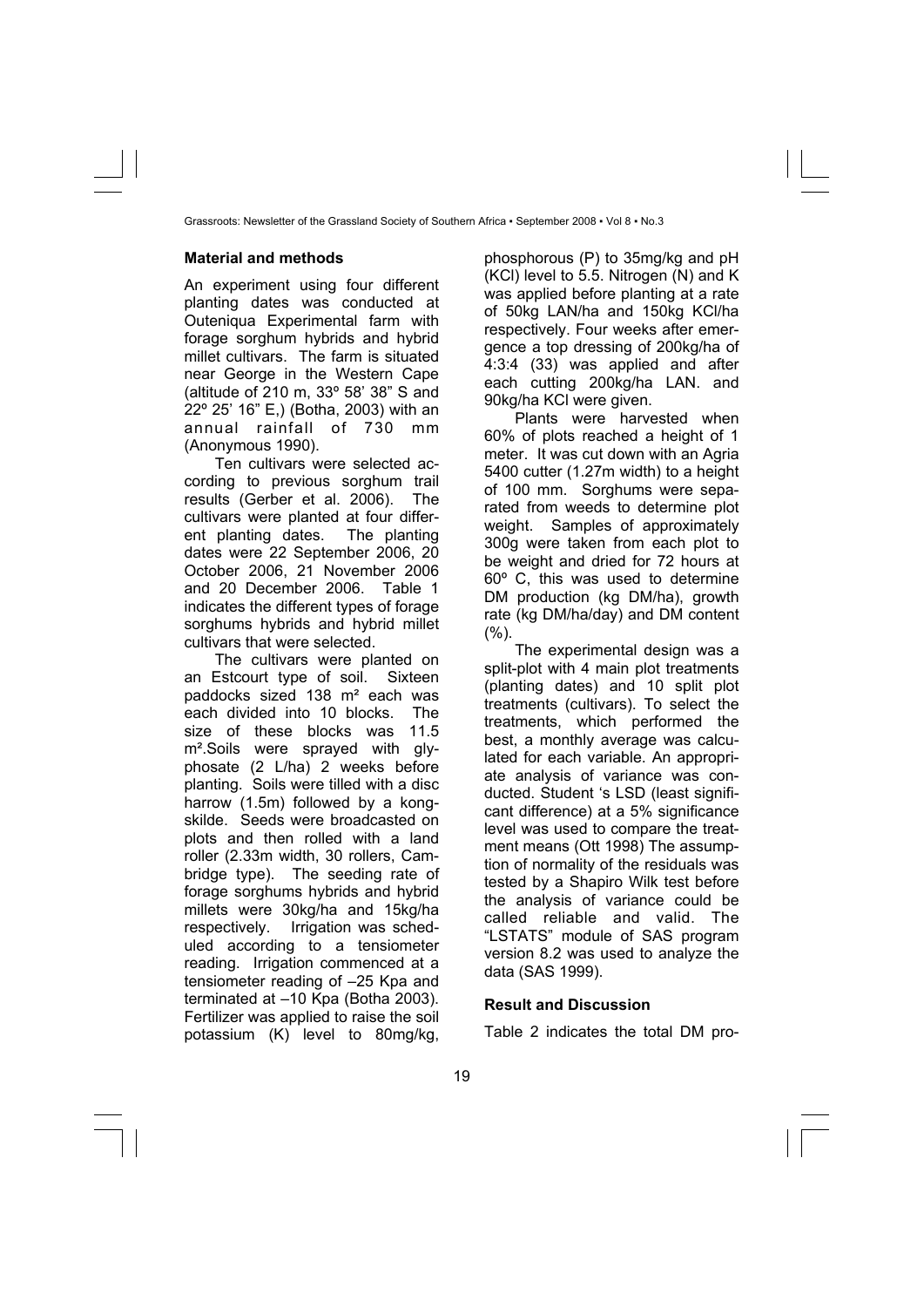| Cultivar              | Cutting date       |                   |                     |                     |                     |                      |
|-----------------------|--------------------|-------------------|---------------------|---------------------|---------------------|----------------------|
|                       | 11 Dec             | 8 Jan             | 6 Feb               | 12 Mar              | 25 Apr              | DM pro-<br>duction   |
| <b>Betta Grazer</b>   | 440 <sup>a</sup>   | $1615^a$          | $1854^a$            | $1054^{ab}$         | 1446 <sup>a</sup>   | 6409 <sup>a</sup>    |
| Hy Pearl Millet*      | 67 <sup>e</sup>    | 453 <sup>cd</sup> | 940 <sup>cd</sup>   | 608 <sup>cd</sup>   | 644 <sup>cd</sup>   | 2712 <sup>cd</sup>   |
| Nutrifeed*            | $117^{\text{cde}}$ | $803^{bc}$        | $1681^{ab}$         | 1168 <sup>a</sup>   | 1373 <sup>a</sup>   | $5142^{ab}$          |
| Pac 8288              | $265^{bc}$         | 1204 <sup>b</sup> | $1767$ <sup>a</sup> | 1171 <sup>a</sup>   | $1175^{ab}$         | 5582 <sup>ab</sup>   |
| Greengrazer           | 281 <sup>b</sup>   | 1143 <sup>b</sup> | 1609 <sup>ab</sup>  | 837 <sup>abc</sup>  | $973^{bc}$          | 4843 <sup>ab</sup>   |
| Super King            | 228 <sub>bcd</sub> | 1007 <sup>b</sup> | $1155^{bc}$         | 790bc               | 896 <sup>bc</sup>   | 4076bc               |
| <b>Revolution BMR</b> | 46 <sup>e</sup>    | $382^d$           | 322 <sup>e</sup>    | 180 <sup>e</sup>    | 151 <sup>e</sup>    | $1080^\circ$         |
| Kow Kandy             | $12^e$             | $226^{\circ}$     | $74^\mathrm{e}$     | 23 <sup>e</sup>     | 35 <sup>e</sup>     | $369^\circ$          |
| Hunnigreen            | $78^e$             | 502 <sup>cd</sup> | $371$ <sup>de</sup> | 134 <sup>e</sup>    | $162^e$             | $1247$ <sup>de</sup> |
| Jumbo                 | 83 <sup>de</sup>   | 531 <sup>cd</sup> | 580 <sup>cde</sup>  | $351$ <sup>de</sup> | $327$ <sup>de</sup> | $1872$ <sup>de</sup> |
| LSD (0.05)            | 148.2              | 402.5             | 586.9               | 345.8               | 347.5               | 1618.5               |

**Table 2: The DM production (kg DM/ha) of frequently cut forage sorghum hybrids and hybrid millet cultivars planted during September 2006** 

Figures with letters in common do not differ significantly (P>0.05) \*Hybrid millet

| Table 3: The DM production (kg DM/ha) of frequently cut forage sorghum hybrids |  |
|--------------------------------------------------------------------------------|--|
| and hybrid millet cultivars planted during October 2006                        |  |

| Cultivar              | Cutting date       |                      |                       |                     |                     | <b>Total</b>         |
|-----------------------|--------------------|----------------------|-----------------------|---------------------|---------------------|----------------------|
|                       | 19 Dec             | 18 Jan               | 16 Feb                | 27 Mar              | 14 May              | DM pro-<br>duction   |
| <b>Betta Grazer</b>   | 711 <sup>a</sup>   | $1357^a$             | 1330 <sup>a</sup>     | 2128 <sup>a</sup>   | 604 <sup>b</sup>    | 6131 <sup>a</sup>    |
| Hy Pearl Millet*      | 206 <sup>d</sup>   | $725^d$              | $667$ <sup>de</sup>   | $1145^{\circ}$      | 401bcd              | $3145$ <sup>de</sup> |
| Nutrifeed*            | 379 <sup>cd</sup>  | 995 <sup>c</sup>     | $1243^{ab}$           | $1909^{ab}$         | 1279 <sup>a</sup>   | $5805^a$             |
| Pac 8288              | $694$ <sup>a</sup> | 1257 <sup>ab</sup>   | 1498 <sup>a</sup>     | $2044$ <sup>a</sup> | $559^{bc}$          | 6052 <sup>a</sup>    |
| Greengrazer           | $462^{bc}$         | $1037$ <sup>bc</sup> | 919 <sup>bcd</sup>    | $1525^{bc}$         | 404 <sup>bcd</sup>  | 4346 <sup>bc</sup>   |
| Super King            | $631^{ab}$         | $1031^{bc}$          | $1124$ <sup>abc</sup> | 1796 <sup>ab</sup>  | $544^{bc}$          | $5125^{ab}$          |
| <b>Revolution BMR</b> | 303 <sup>cd</sup>  | $747^d$              | 480 <sup>ef</sup>     | 636 <sup>d</sup>    | $194$ <sup>de</sup> | 2359 <sup>e</sup>    |
| Kow Kandy             | 198 <sup>d</sup>   | $400^\circ$          | $114^{\dagger}$       | $135^e$             | $42^e$              | 888 <sup>f</sup>     |
| Hunnigreen            | 250 <sup>cd</sup>  | $575$ <sup>de</sup>  | 523 <sup>e</sup>      | 546 <sup>d</sup>    | $195$ <sup>de</sup> | $2090^\circ$         |
| Jumbo                 | $446^{bc}$         | $1031^{bc}$          | 758 <sup>cde</sup>    | 1133 <sup>c</sup>   | 343 <sup>cd</sup>   | 3710 <sup>cd</sup>   |
| LSD (0.05)            | 226.8              | 243.1                | 380.1                 | 401.8               | 256.6               | 1109                 |

Figures with letters in common do not differ significantly (P>0.05) \*Hybrid millet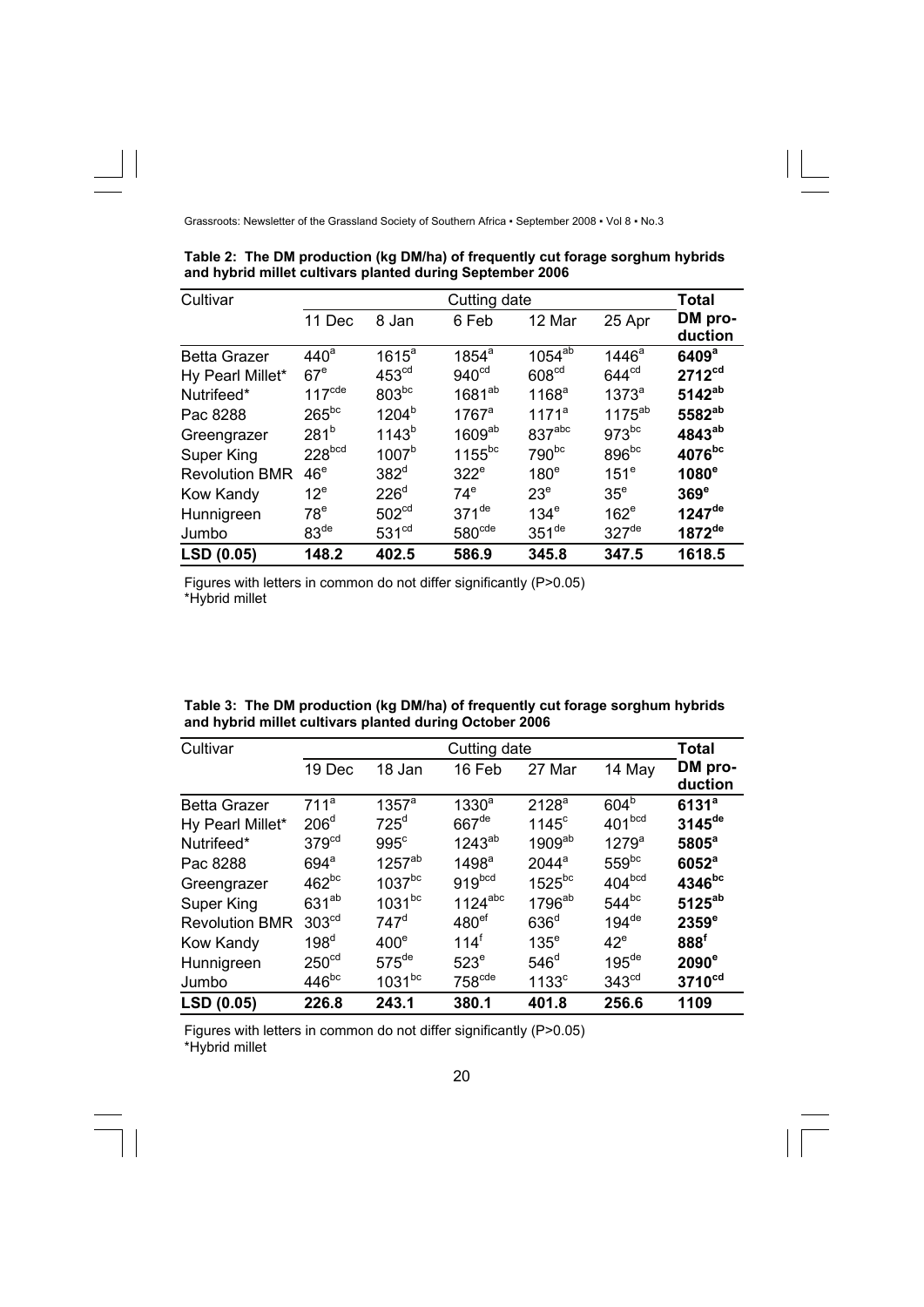| Cultivar              | Cutting date        |                                                                                                                         |                    |                     | <b>Total</b> |                      |
|-----------------------|---------------------|-------------------------------------------------------------------------------------------------------------------------|--------------------|---------------------|--------------|----------------------|
|                       |                     | 1 <sup>st</sup> cutting 2 <sup>nd</sup> cutting 3 <sup>rd</sup> cutting 4 <sup>th</sup> cutting 5 <sup>th</sup> cutting |                    |                     |              | DM pro-              |
|                       | 11 Jan              | 8 Feb                                                                                                                   | 15 Mar             | 4 May               |              | duction              |
| <b>Betta Grazer</b>   | $1314^{\text{abc}}$ | $775^b$                                                                                                                 | 1032 <sup>a</sup>  | $1172^{bc}$         |              | $4293$ <sub>bc</sub> |
| Hy Pearl Millet*      | 1456 <sup>ab</sup>  | 1543 <sup>a</sup>                                                                                                       | $751^{bc}$         | $1095^{bc}$         |              | $4845^b$             |
| Nutrifeed*            | $1597$ <sup>a</sup> | $1712^a$                                                                                                                | $795^{ab}$         | 1809 <sup>a</sup>   |              | 5913 <sup>a</sup>    |
| Pac 8288              | 930 <sup>cd</sup>   | 831 <sup>b</sup>                                                                                                        | 1009 <sup>ab</sup> | $1264^b$            |              | $4034^{bc}$          |
| Greengrazer           | 1031 <sup>bcd</sup> | $653^{bc}$                                                                                                              | $484^d$            | $654$ <sup>de</sup> |              | 2822 <sup>d</sup>    |
| Super King            | 958 <sup>cd</sup>   | 770 <sup>b</sup>                                                                                                        | $779$ abc          | 1031 <sup>bcd</sup> |              | 3538 <sup>cd</sup>   |
| <b>Revolution BMR</b> | 357 <sup>e</sup>    | $374^\circ$                                                                                                             | 217 <sup>e</sup>   | 326 <sup>ef</sup>   |              | $1274^\circ$         |
| Kow Kandy             | 257 <sup>e</sup>    | 398 <sup>c</sup>                                                                                                        | 50 <sup>e</sup>    | $74^{\text{f}}$     |              | $780^\circ$          |
| Hunnigreen            | $264^\mathrm{e}$    | $385^{\circ}$                                                                                                           | 194 <sup>e</sup>   | 400 <sup>ef</sup>   |              | $1244^\circ$         |
| Jumbo                 | $647$ <sup>de</sup> | $621^{bc}$                                                                                                              | 528 <sup>cd</sup>  | 804 <sup>cd</sup>   |              | 2599 <sup>d</sup>    |
| LSD (0.05)            | 459.0               | 371.1                                                                                                                   | 259.8              | 383.9               |              | 1055.2               |

**Table 4: The DM production (kg DM/ha) of frequently cut forage sorghum hybrids and hybrid millet cultivars planted during November 2006** 

Figures with letters in common do not differ significantly (P>0.05) \*Hybrid millet

| Table 5: The DM production (kg DM/ha) of frequently cut forage sorghum hybrids |  |
|--------------------------------------------------------------------------------|--|
| and hybrid millet cultivars planted during December 2006                       |  |

| Cultivar              | Cutting date        |                                                 |                     |                                                    | <b>Total</b> |                         |
|-----------------------|---------------------|-------------------------------------------------|---------------------|----------------------------------------------------|--------------|-------------------------|
|                       |                     | 1 <sup>st</sup> cutting 2 <sup>nd</sup> cutting |                     | $3^{rd}$ cutting $4^{th}$ cutting $5^{th}$ cutting |              | DM pro-                 |
|                       | 1 Feb               | 28 Feb                                          | 17 Apr              |                                                    |              | duction                 |
| <b>Betta Grazer</b>   | $1397$ <sup>a</sup> | $924^{\circ}$                                   | 1536 <sup>ab</sup>  |                                                    |              | $3856^{\overline{abc}}$ |
| Hy Pearl Millet*      | $1051^{ab}$         | 1579 <sup>a</sup>                               | 1583 <sup>a</sup>   |                                                    |              | 4213 <sup>ab</sup>      |
| Nutrifeed*            | $1188^{ab}$         | 1686 <sup>a</sup>                               | 1700 <sup>a</sup>   |                                                    |              | 4574 <sup>a</sup>       |
| Pac 8288              | 954 <sup>b</sup>    | 957 <sup>b</sup>                                | $1325^{ab}$         |                                                    |              | $3236^{bc}$             |
| Greengrazer           | $1219^{ab}$         | 818 <sup>b</sup>                                | 804 <sup>cd</sup>   |                                                    |              | $2841$ <sup>c</sup>     |
| Super King            | 961 <sup>b</sup>    | $875^b$                                         | 1050bc              |                                                    |              | 2886 <sup>c</sup>       |
| <b>Revolution BMR</b> | 229 <sup>c</sup>    | $290^\circ$                                     | $284^e$             |                                                    |              | 802 <sup>d</sup>        |
| Kow Kandy             | $160^\circ$         | $148^\circ$                                     | 71 <sup>e</sup>     |                                                    |              | 379 <sup>d</sup>        |
| Hunnigreen            | 296 <sup>c</sup>    | 319 <sup>c</sup>                                | 199 <sup>e</sup>    |                                                    |              | 814 <sup>d</sup>        |
| Jumbo                 | 273 <sup>c</sup>    | $394^\circ$                                     | $376$ <sup>de</sup> |                                                    |              | $1044^d$                |
| LSD (0.05)            | 412.0               | 367.7                                           | 494.8               |                                                    |              | 1067.8                  |

Figures with letters in common do not differ significantly (P>0.05) \*Hybrid millet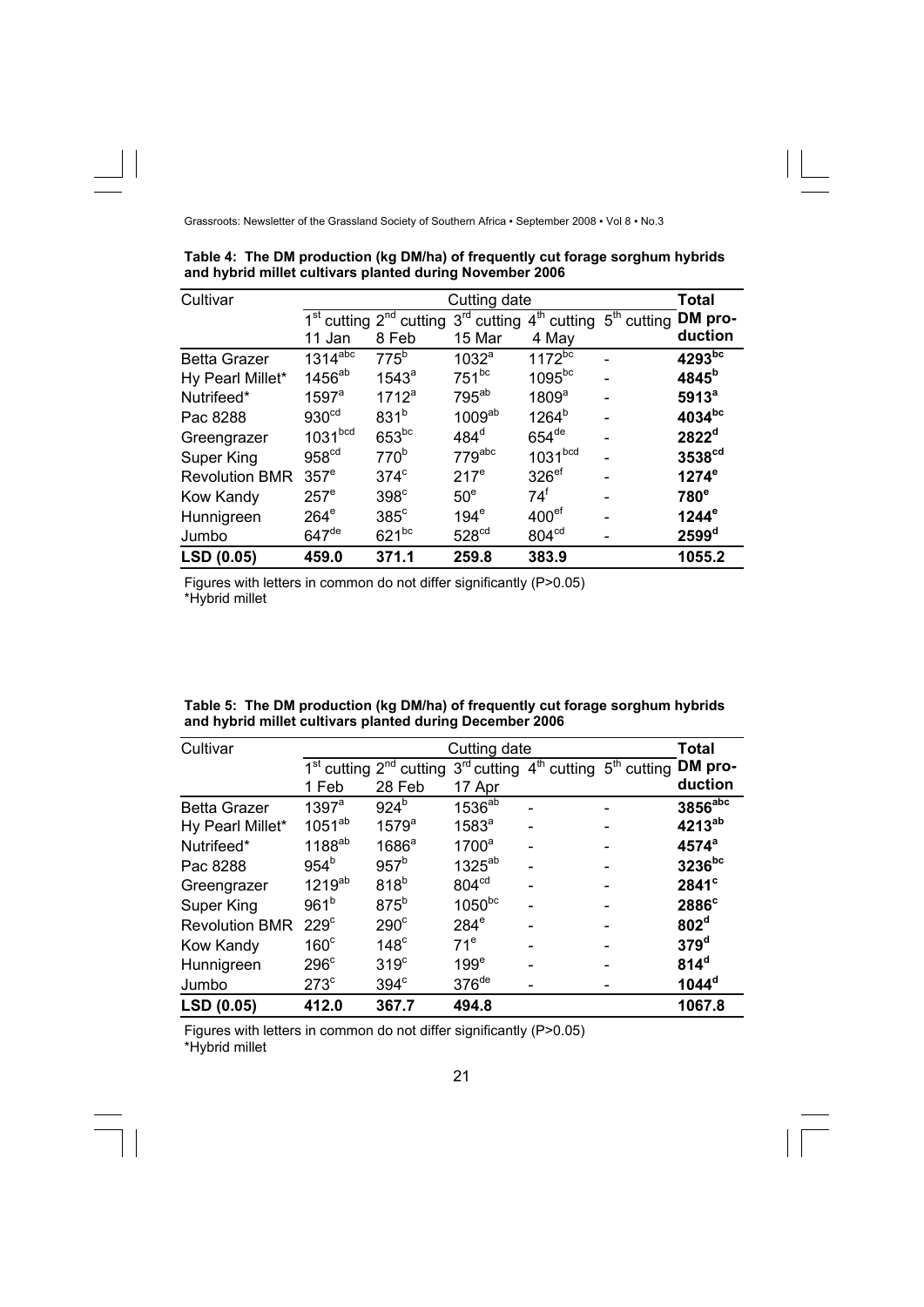duction (kg DM/ha) of frequently cut forage sorghum hybrids and hybrid millet cultivars planted during September 2006.

Betta Grazer produced the highest amount of DM during the first two cuttings. During the third and fourth cutting Betta grazer, Nutrifeed, Pac 8288 and Greengrazer produced similar amounts of DM. This resulted in Betta Grazer, Nutrifeed, Pac 8288 and Greengrazer to produce the highest total amount of DM per hectare (kg/ha).

Table 3 shows the total DM production (kg DM/ha) of frequently cut forage sorghum hybrids and hybrid millet cultivars planted during October 2006.

Betta Grazer, Nutrifeed, Pac 8288 and Super King had high DM productions throughout the majority of the first four cuttings. Nutrifeed produced the highest amount of DM during the fifth cutting. This resulted in Betta Grazer, Nutrifeed and Pac 8288 to produce a higher amount of DM/ha than most of the cultivars and only Super King could produce a similar amount of total DM/ha.

Table 4 indicates the total DM production (kg DM/ha) of frequently

**Table 6: The total DM production (kg DM/ha) of frequently cut forage sorghum hybrids and hybrid millet cultivars planted on 4 different planting dates.** 

| Cultivars              | 22 Septem-<br>ber    | 20 October          | 21 November       | 20<br>De-<br>cember |
|------------------------|----------------------|---------------------|-------------------|---------------------|
| <b>Betta Grazer</b>    | $6409$ <sup>xx</sup> | $6131$ <sup>x</sup> | 4293              | 3856                |
| Hy Pearl Millet        | 2712                 | 3145                | 4845              | 4213                |
| Nutrifeed <sup>®</sup> | 5142                 | 5805 <sup>x</sup>   | 5913 <sup>x</sup> | 4574                |
| Pac 8288               | 5582 <sup>x</sup>    | 6052 <sup>x</sup>   | 4034              | 3236                |
| Greengrazer            | 4843                 | 4346                | 2822              | 2841                |
| Super King             | 4076                 | 5125                | 3538              | 2886                |
| <b>Revolution BMR</b>  | 1080                 | 2359                | 1274              | 802                 |
| Kow Kandy              | 369                  | 888                 | 780               | 379                 |
| Hunnigreen             | 1247                 | 2090                | 1244              | 814                 |
| Jumbo                  | 1872                 | 3710                | 2599              | 1044                |
| $^1$ LSD (0.05)        | 1618.5               | 1109.0              | 1055.2            | 1067.8              |
| $^{2}$ LSD (0.05)      | 1193.0               |                     |                   |                     |

<sup>1</sup>LSD within planting date

<sup>2</sup>LSD over planting dates

 $^{x}$ Highest value (P<0.05) LSD = 1193.0

 $x$ Differ not from highest value (P>0.05) LSD = 1193.0

Hybrid millet\*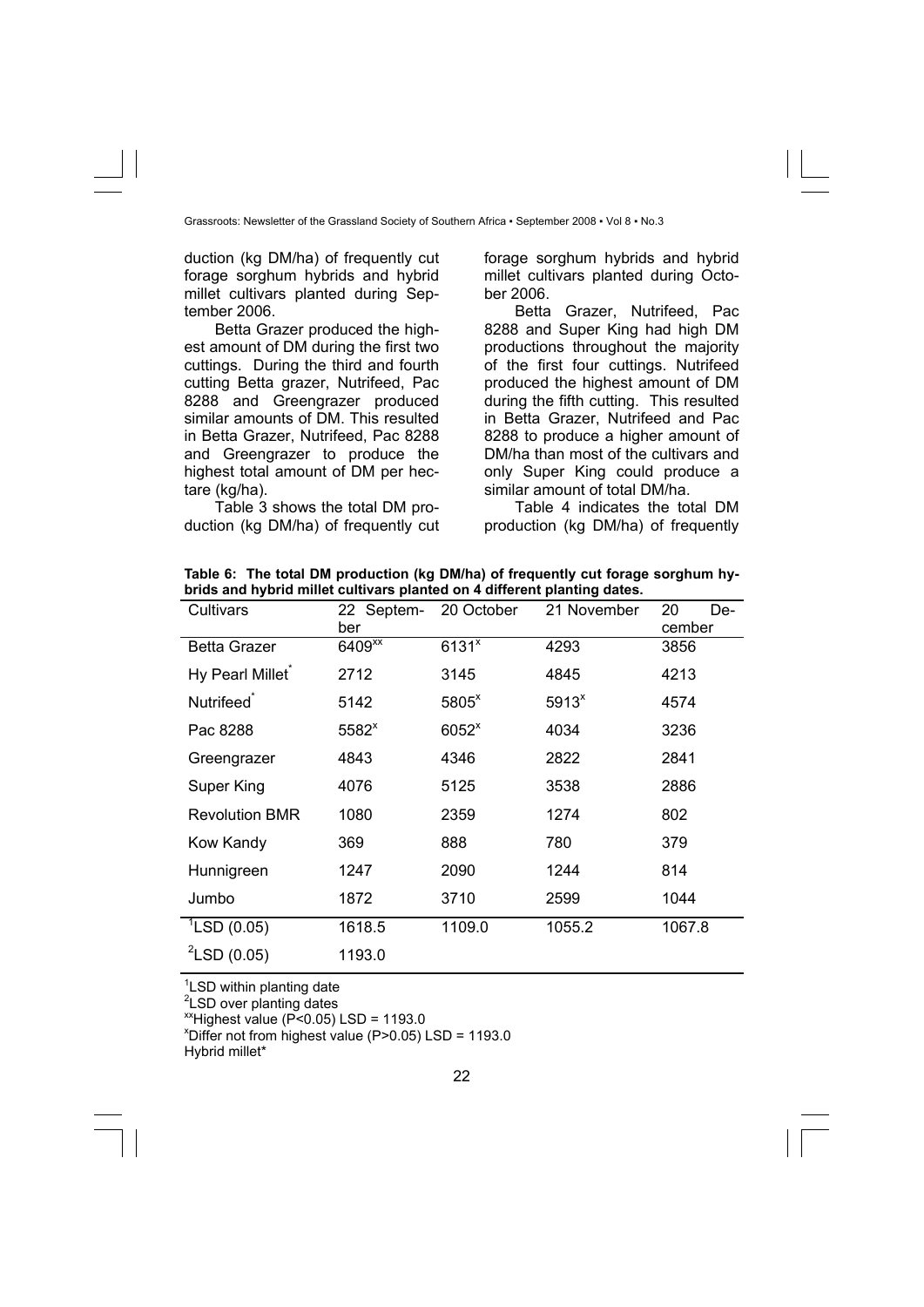cut forage sorghum hybrids and hybrid millet cultivars planted during November 2006.

During the first cutting Nutrifeed had a higher DM production than most of the cultivars and only Betta Grazer and Hy Peal Millet had a similar DM production. The fact that Nutrifeed had a higher DM production during each cutting than most of the other cultivars and only similar to that of Betta Grazer during the third cutting, resulted in Nutrifeed to produce the highest total amount of DM per hectare.

Table 5 shows the total DM production (kg DM/ha) of frequently cut forage sorghum hybrids and hybrid millet cultivars planted during December 2006.

Hy Pearl Millet and Nutrifeed produced similar amounts of DM during each of the three cuttings followed the December planting date. The similarity of DM produced by Betta Grazer compared to that of Hy Pearl Millet and Nutrifeed during the first and third cut resulted in these three cultivars to produce a higher total amount of DM per hectare than most of the cultivars.

Table 6 shows the total DM production (kg DM/ha) of frequently cut forage sorghum hybrids and hybrid millet cultivars planted on 4 different planting dates.

# **Insert Table 6**

Betta Grazer planted during September produced a higher amount of total DM than most of the other cultivars. Only Pac 8288 planted during September or October, Nutrifeed planted during October or November and Betta Grazer planted during October could produce a similar amount of DM than Betta Grazer planted during September.

## **Conclusion**

Cultivar had a significant influence on DM production. Betta Grazer, Nutrifeed, Pac 8288, Greengrazer, Hy Pearl Millet and Super King were the most prominent cultivars and produced a higher total DM production than most of the other cultivars if compared to planting date and the frequency of cutting. Betta Grazer, Nutrifeed and Pac 8288 are recommended for the September and October planting date, Nutrifeed for the November planting date and Nutrifeed, Hy Pearl Millet and Betta Grazer for the December planting date.

# **Acknowledgement**

We would like to thank the Plant Production team at Outeniqua Experimental farm, as well as Mardè Booyse and Dalena Robertson for their help and support.

# **References**

- Anonymous 1990. Beskrywing van boerderygebiede. Suidkussubstreek Landbouontwikkelingsprogram, Elsenburg Landbouontwikkelingsinstituut vir die winterreëngebied, 4. 126-127
- Bates G. 1995 Summer Annual Grasses. The University of Tennessee, Agricultural Extension Service. http:// www.utextension.utk.edu/